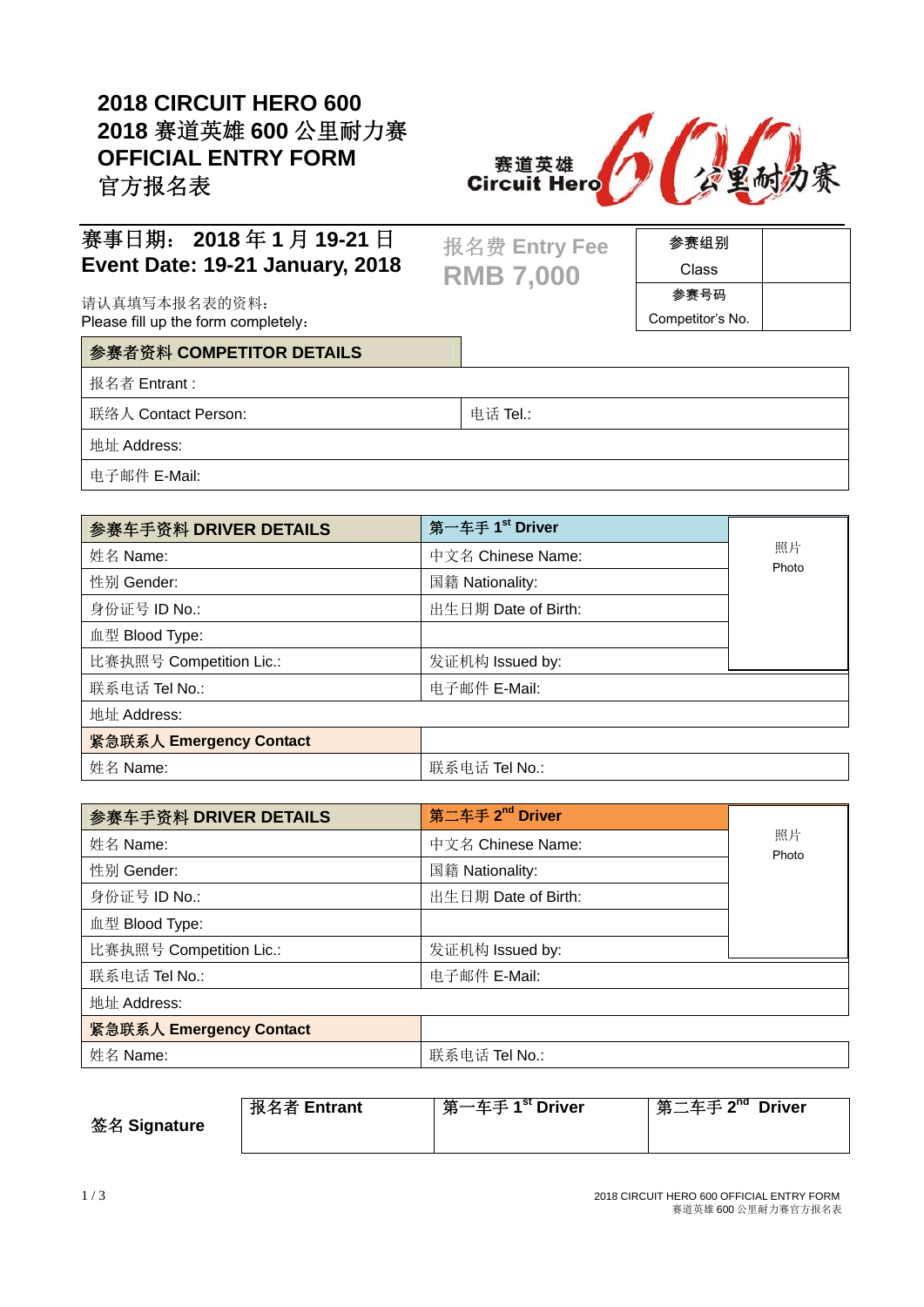## **2018 CIRCUIT HERO 600 2018** 赛道英雄 **600** 公里耐力赛 **OFFICIAL ENTRY FORM**  官方报名表



| 参赛车手资料 DRIVER DETAILS   | 第三车手 3 <sup>rd</sup> Driver |             |
|-------------------------|-----------------------------|-------------|
|                         |                             |             |
| 姓名 Name:                | 中文名 Chinese Name:           | 照片<br>Photo |
| 性别 Gender:              | 国籍 Nationality:             |             |
| 身份证号 ID No.:            | 出生日期 Date of Birth:         |             |
| 血型 Blood Type:          |                             |             |
| 比赛执照号 Competition Lic.: | 发证机构 Issued by:             |             |
| 联系电话 Tel No.:           | 电子邮件 E-Mail:                |             |
| 地址 Address:             |                             |             |
| 紧急联系人 Emergency Contact |                             |             |
| 姓名 Name:                | 联系电话 Tel No.:               |             |

| 参赛车手资料 DRIVER DETAILS   | 第四车手 4 <sup>th</sup> Driver |             |
|-------------------------|-----------------------------|-------------|
| 姓名 Name:                | 中文名 Chinese Name:           | 照片<br>Photo |
| 性别 Gender:              | 国籍 Nationality:             |             |
| 身份证号 ID No.:            | 出生日期 Date of Birth:         |             |
| 血型 Blood Type:          |                             |             |
| 比赛执照号 Competition Lic.: | 发证机构 Issued by:             |             |
| 联系电话 Tel No.:           | 电子邮件 E-Mail:                |             |
| 地址 Address:             |                             |             |
| 紧急联系人 Emergency Contact |                             |             |
| 姓名 Name:                | 联系电话 Tel No.:               |             |

| 参赛车辆资料 CAR DETAILS       |                                      |  |
|--------------------------|--------------------------------------|--|
| 车辆制造商 Manufacturer:      | 生产年份 Year:                           |  |
| 车辆型号 Model:              | 颜色 Color:                            |  |
| 车架号 Chassis No.:         | 发动机号 Engine No.:                     |  |
| 发动机排量 CC:                | 重量 Weight:                           |  |
| □自然吸气 Normally aspirated | □涡轮增压/机械增压 Turbocharged/Supercharged |  |

|              | 报名者 Entrant | ˈ 第三车手 3 <sup>rd</sup> Driver | 第四车手 4 <sup>th</sup> Driver |
|--------------|-------------|-------------------------------|-----------------------------|
| 签名 Signature |             |                               |                             |

填写表格后交回 Please Complete the entry form and sent to:

珠海金鼎镇, 珠海国际赛车场 电话 86 756 3383 228, 传真: 86 756 3383 668

Zhuhai International Circuit, Jinding, Zhuhai, Guangdong, China E-Mail: zicclub@zic.com.cn